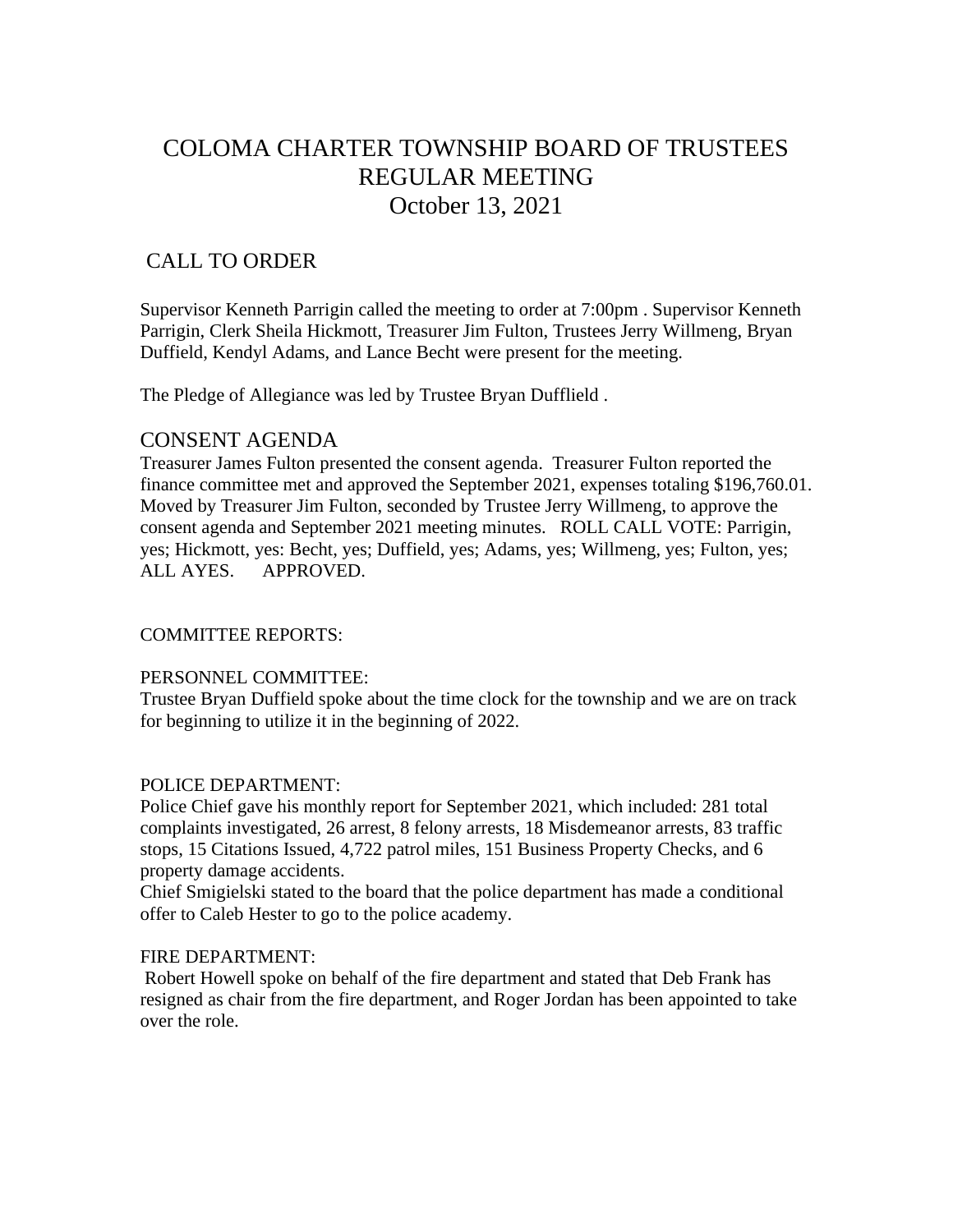Coloma Charter Township board of Trustees October 13, 2021 Page 2

Committee Reports Continued:

#### PARKS & RECREATION:

Tony Bertuca reported to the board that they have stayed under budget, and final bill has been turned in for the gazebos.

#### WATER ADVISORY COMMITTEE:

Robert Howell stated the proposal has been sent to the city on the water agreement and no response from the City of Coloma as of tonight's meeting.

#### PAW PAW LAKE IMPROVEMENT:

Trustee Bryan Duffield stated that the DNR has stocked 1850 walleye in Paw Paw Lake with us matching the number of fish. Funds came from the Special Lake Assessment.

#### UNFINISHED BUSINESS:

Motion was made to approve payment in the amount of \$2,967.50 for the Sanitary Sewer Loan 92-01 Moved by Treasurer Jim Fulton seconded by Trustee Lance Becht. ROLL CALL VOTE: Hickmott, yes; Becht, yes; Duffield, yes; Adams, yes; Willmeng, yes; Fulton, yes; Parrigin, yes. ALL AYES APPROVED.

#### NEW BUSINESS:

Presentation was made by John Braganini in regards to the mountain Road Vineyard event Center which would be located at 3280 Friday Rd. Coloma MI, 49038. The planning commission has approved the Special Land Use Permit. After the Board was able to hear and see the plans it was decided to also approve the Mountain Road Vineyard Event Center. Motion was made by Treasurer Jim Fulton, seconded by Trustee Bryan Duffield. ROLL CALL VOTE: Becht, yes; Duffiield, yes; Adams, yes; Willmeng, yes; Fulton, yes; Parrigin, yes; Hickmott, yes. ALL AYES APPROVED.

Mikki Swisher spoke on behalf of the Brownfield Authority and stated that Manni Walgram (vice-Chair) had resigned. Supervisor Ken Parrigin appointed Greg Pudell as the new member of the Brownfield Authority. Motion was made by Trustee Bryan Duffield seconded by Treasurer Jim Fulton. ROLL CALL VOTE: Duffield, yes; Adams, yes; Willmeng, yes; Fulton, yes; Parrigin, yes; Hickmott, yes; Becht, yes. ALL AYES APPROVED.

North Berrien Community Development is looking for continued sponsorship in the Halloween in the Park/Trunk or treat event. With the amount of \$300.00. Which is same amount that the Township has sponsored in the past years. Motion to approve this